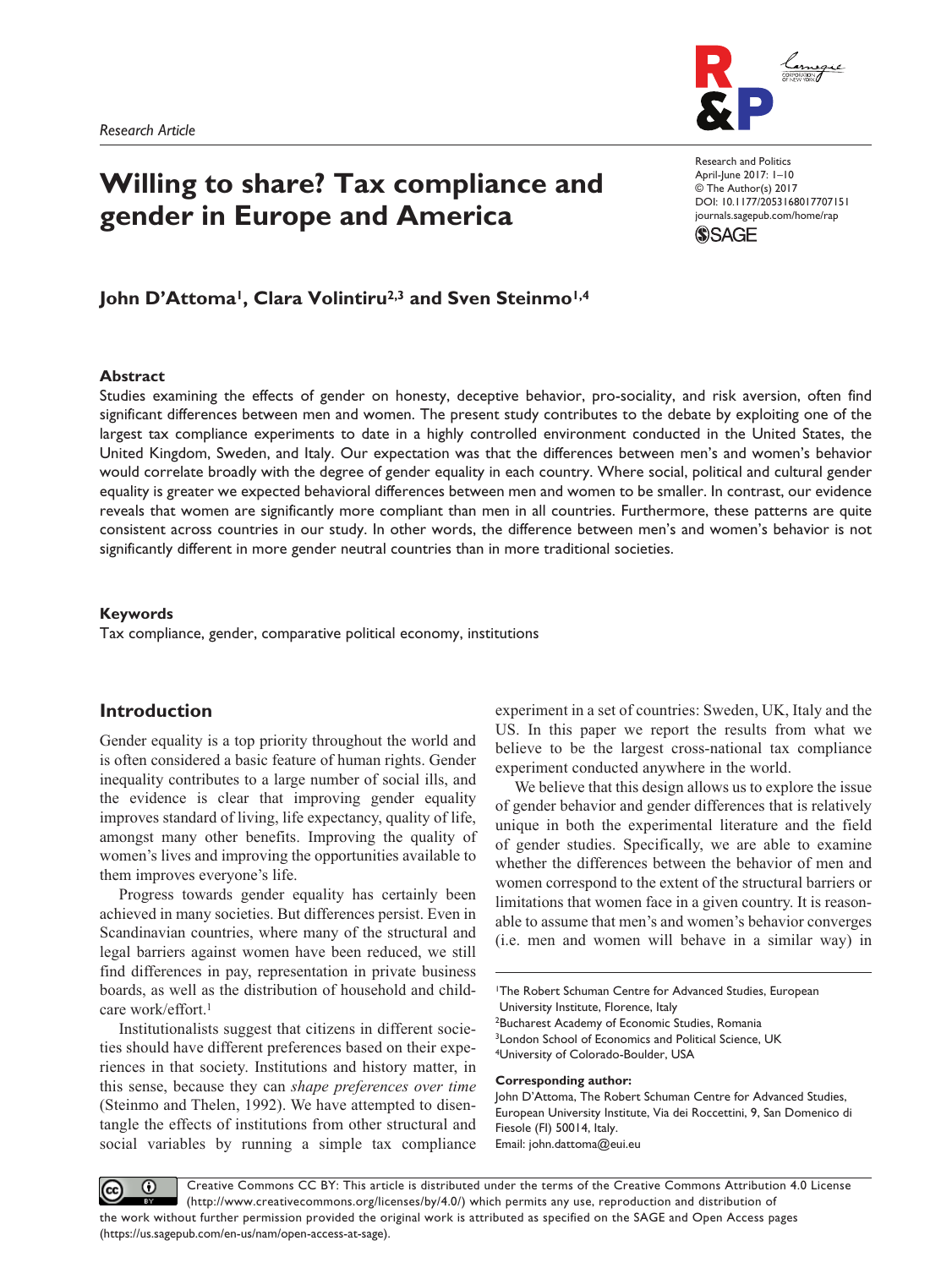contexts where they are in fact treated more equally than they are in countries in which women still face large and significant discrimination. Sweden and Italy, for example, rank 4 and 16 on the gender inequality index, respectively, while the UK and US rank 28 and 43 respectively (Human Development Report, 2016).

Precisely because this experiment was conducted in four countries with over 1500 participants we are able to look at how particular incentives affect individual decisions across and within individual countries. Our study examines how individuals respond to different types of redistribution, different tax rates, and different tax structures. We are thus able to compare how people in different countries, and of different genders, respond to these different incentives and or disincentives (i.e. variations in the level of redistribution, tax rates or structure).

Our study was not initially, nor primarily, intended to study gender differences in tax compliance. Instead, this study was designed to explore how people in different societies would behave under similar conditions (aka institutions). We wanted to know, quite simply, if people in different societies were faced with exactly the same incentives and choices with respect to taxation, would they make different decisions? In this paper, however, we report the fact that men and women significantly differ in their willingness to comply with their taxes across countries and conditions. These differences are remarkably large and are consistent across a wide variety of institutional choices. Simply put, women appear to be much more tax compliant than men in every country and under every condition.

## **Literature review**

There is an extensive body of literature addressing attitudinal and political differences between men and women. Virtually all of this work confirms that men and women have different policy attitudes and preferences. Women tend to be more left-leaning and more likely to support state intervention through the expansion of the welfare state (Inglehart and Norris, 2003; Morgan-Collins, 2013). They are also less likely to condone corruption (Barnes and Beaulieu, 2014; Dollar et al., 2001; Torgler and Valev, 2010), but less politically engaged (Atkeson, 2003; Burns et al., 2001; Lawless and Fox, 2010; Verba et al., 1997).

It is generally assumed that differences in attitudes will translate into difference in behavior. We know, for example, that women in the US are more likely to vote than men (Centre for American Women and Politics (CAWP), 2015). Also women in advanced industrial democracies increasingly tend to vote more to the Left than men (Inglehart and Norris, 2000). But, since behavior is structured by the social, political, and economic environment, it can be difficult to determine the extent to which individual behaviors are the product of individual preferences or that of socially constrained (and constructed) choices. In recent years, experimental research has blossomed, partly in order to address this issue of identifying the main anchoring point of manifested behaviors.

The evidence regarding gender differences, however, is somewhat contradictory. Some studies have shown that men and women behave differently even when facing abstract choices. For example, women tend to be less competitive and less certain of the quality of their performance (Preece and Stoddard, 2015). Eckel and Grossman (2001) have demonstrated in a variety of experiments that women are more altruistic, but others have shown men to be more willing to contribute to the public good (1998, 2001, 2008; see also Bruner et al., 2017; Brown-Kruse and Hummels, 1993; Sell and Wilson, 1991; Solow and Kirkwood, 2002).

Men and women also appear to have different attitudes and behavior when it comes to taxation specifically. Surveys have shown that in contrast to men, women tend to think that the tax code is fairer, the likelihood of getting caught for evasion is greater, and they overestimate the penalties for evasion (Kinsey, 1992; Smith and Stalans, 1991). In terms of behavior, a number of tax compliance experiments have also shown women to be more compliant than men (Cadsby et al., 2004; Cadsby et al., 2006; Chung and Trivedi, 2003; Gërxhani, 2007; Hasseldine and Hite, 2002; Kastlunger et al., 2010; Lohse and Qari, 2014; Powell and Ansic, 1996; Spicer and Hero, 1985). However, most of these studies treat gender as a residual predictor.

We know that behavior is sensitive to context (Chermak and Krause, 2002; Seguino et al., 1996). As Sequino et al. pointed out, "our environment helps shape how we act and how we see others." And therefore they "suggest that social structures that shape our preferences may differ along gender lines" (p.14–15). Even in the lab, behavior is shaped by broader social norms. The inconsistent role gender plays in many of the existent experiments might be a product of differences in the experiments themselves, or a product of the differences in the social/political context in which the experiments were conducted. Our study attempts to answer this issue of contextual or treatment variations that might confound gender differences. As such, our study examined the gender differences manifested by subjects in the same fiscal compliance experiment, across different countries. We can therefore further the current research by controlling for the potential effects broader social/political contexts might bear on behavior.

## **Experimental overview**

Our experiments were conducted at universities during the  $2013/2014$  and  $2014/2015$  academic years.<sup>2</sup> We took great care to assure that all subject pools were demographically very similar and that the selection mechanisms were nearly identical and unbiased (see Tables A1, A2, A3, and A4 in the online appendix). Each university uses an electronic database to which students, or past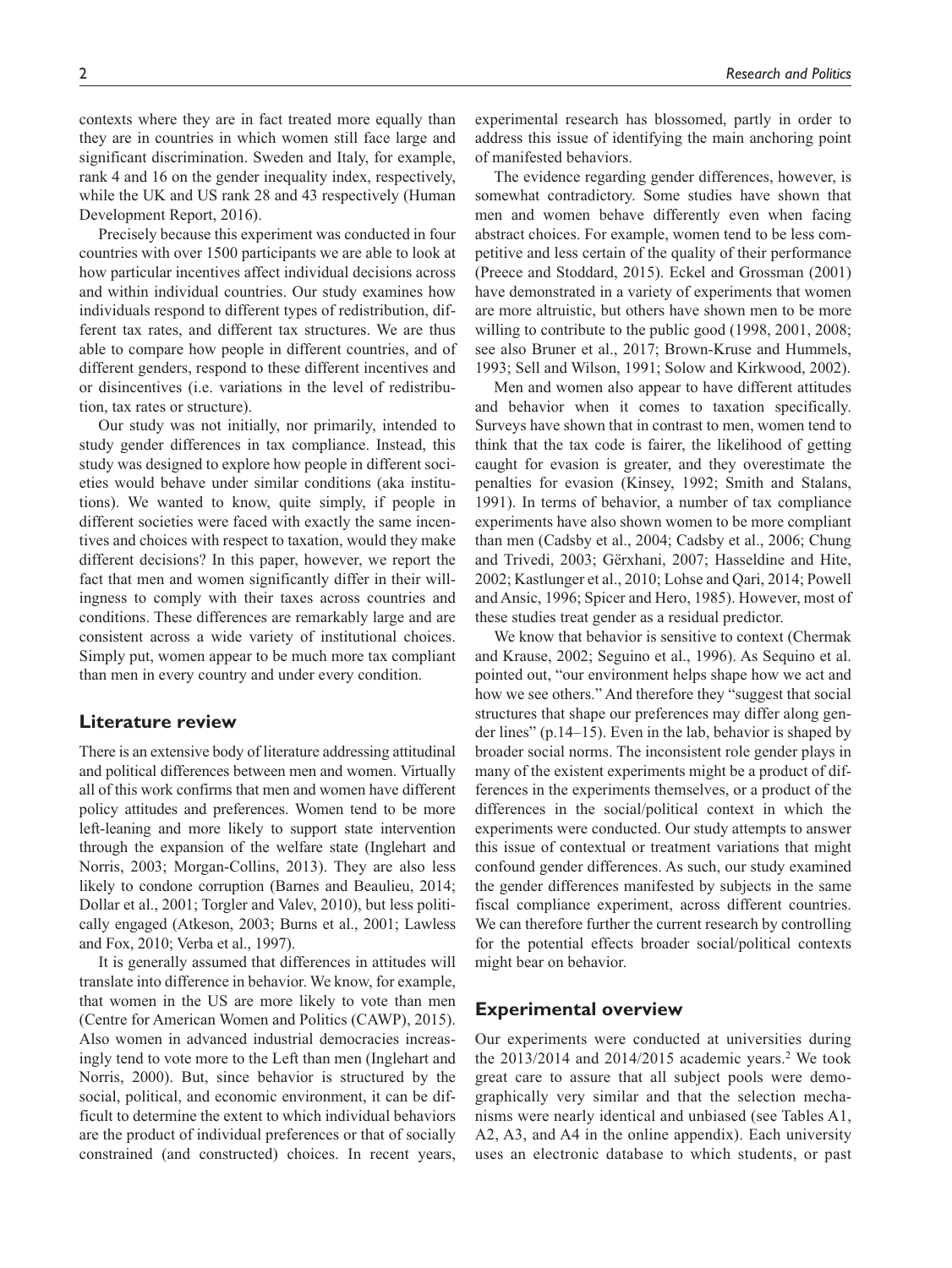|  |  |  | Table 1. Summary of tax reporting rounds. |  |
|--|--|--|-------------------------------------------|--|
|--|--|--|-------------------------------------------|--|

| Stage   | Task                        | Description                                                                                                      |
|---------|-----------------------------|------------------------------------------------------------------------------------------------------------------|
|         | Clerical I                  | Earn income that is reported in Rounds I through 3                                                               |
| Stage 1 | Round 1: No redistribution  | Flat tax rate of 30% on all reported income                                                                      |
|         |                             | Tax revenues are not redistributed                                                                               |
|         | Round 2: Redistribution     | Flat tax rate of 30% on all reported income                                                                      |
|         |                             | Tax revenues are collected into a common fund, which is redistributed on an equal                                |
|         |                             | per capita basis to all participants                                                                             |
|         | Round 3: Redistribution x 2 | Flat tax rate of 30% on all reported income                                                                      |
|         |                             | Tax revenues are collected into a common fund, the amount in the fund is doubled.                                |
|         |                             | and then redistributed on an equal per capita basis to all participants                                          |
|         | Clerical 2                  | Earn income that is reported in Rounds 4 through 6                                                               |
| Stage 2 | Round 4: 10% tax rate       | Flat tax rate of 10% on all reported income                                                                      |
|         |                             | Tax revenues are collected into a common fund, the amount in the fund is doubled,                                |
|         |                             | and then redistributed on an equal per capita basis to all participants                                          |
|         | Round 5: 30% tax rate       | Flat tax rate of 30% on all reported income                                                                      |
|         |                             | Tax revenues are collected into a common fund, the amount in the fund is doubled,                                |
|         |                             | and then redistributed on an equal per capita basis to all participants                                          |
|         | Round 6: 50% tax rate       | Flat tax rate of 50% on all reported income                                                                      |
|         |                             | Tax revenues are collected into a common fund, the amount in the fund is doubled,                                |
|         |                             | and then redistributed on an equal per capita basis to all participants                                          |
|         | Clerical 3                  | Earn income that is reported in Rounds 7 through 9                                                               |
| Stage 3 | Round 7: Progressive 1      | Top 10% of earners in Clerical 3 pay 50% tax on reported income                                                  |
|         |                             | Bottom 10% of earners in Clerical 3 pay 10% tax on reported income                                               |
|         |                             | Everyone else pays 30% tax on reported income                                                                    |
|         |                             | Tax revenues are collected into a common fund, the amount in the fund is doubled.                                |
|         |                             | and then redistributed on an equal per capita basis to all participants.                                         |
|         | Round 8: Progressive 2      | Participants pay tax of 10% on all reported income under 50 CU                                                   |
|         |                             | Participants pay tax of 30% on all reported income between 50 and 100 CU                                         |
|         |                             | Participants pay tax of 50% on all reported income over 100 CU                                                   |
|         |                             | Tax revenues are collected into a common fund, the amount in the fund is doubled,                                |
|         |                             | and then redistributed on an equal per capita basis to all participants                                          |
|         | Round 9: Charity            | Flat tax rate of 30% on all reported income                                                                      |
|         |                             | Tax revenues are collected into a common fund, the amount in the fund is doubled,<br>and then donated to charity |

ECU:experimental currency unit.

students, voluntarily submit their information for participation in experiments. The participants were then randomly selected and invited by email to participate in the experiment (for more details on the Online Recruitment System for Economic Experiments (ORSEE), see Greiner, 2004). Once the participants arrived at the laboratory they were given an anonymized identification number and assigned to a partitioned computer to limit the interaction between themselves and other participants.3 We linked participant pay to ID number thus ensuring complete anonymity.

The experiment consisted of three stages with three income reporting rounds within each stage.<sup>4</sup> In total, subjects report their income nine times for tax purposes. Subjects were given a different experimental parameter with each income reporting decision. In the first stage we varied the size of the general fund; in stage two we altered the tax rates; and in stage three we changed the tax structure. At the beginning of each stage, subjects were asked to perform a

simple clerical task for which they received experimental currency (EC) that would be converted into real money at the end of the experiment. Subjects were paid 10 experimental currency units (ECU) for each correctly copied line of text which was then exchanged for domestic currency at the rate of 0.01 per token.

At the beginning of each income reporting round, subjects were given specific examples similar to the decisions that they would make in that particular round (see Table 1). Specifically, in stage one, the tax rate was 30% of reported income, the audit probability was 5%, and we varied the amount of redistribution. In round one (Round 1: no redistribution) there was no general fund, and thus no redistribution. In round two (Round 2: redistribution) the tax revenue was placed in a general fund and redistributed equally to all participants. For round three (Round 3: redistribution x 2) we doubled the general fund and divided it equally amongst all subjects. In stage two, the redistribution of the general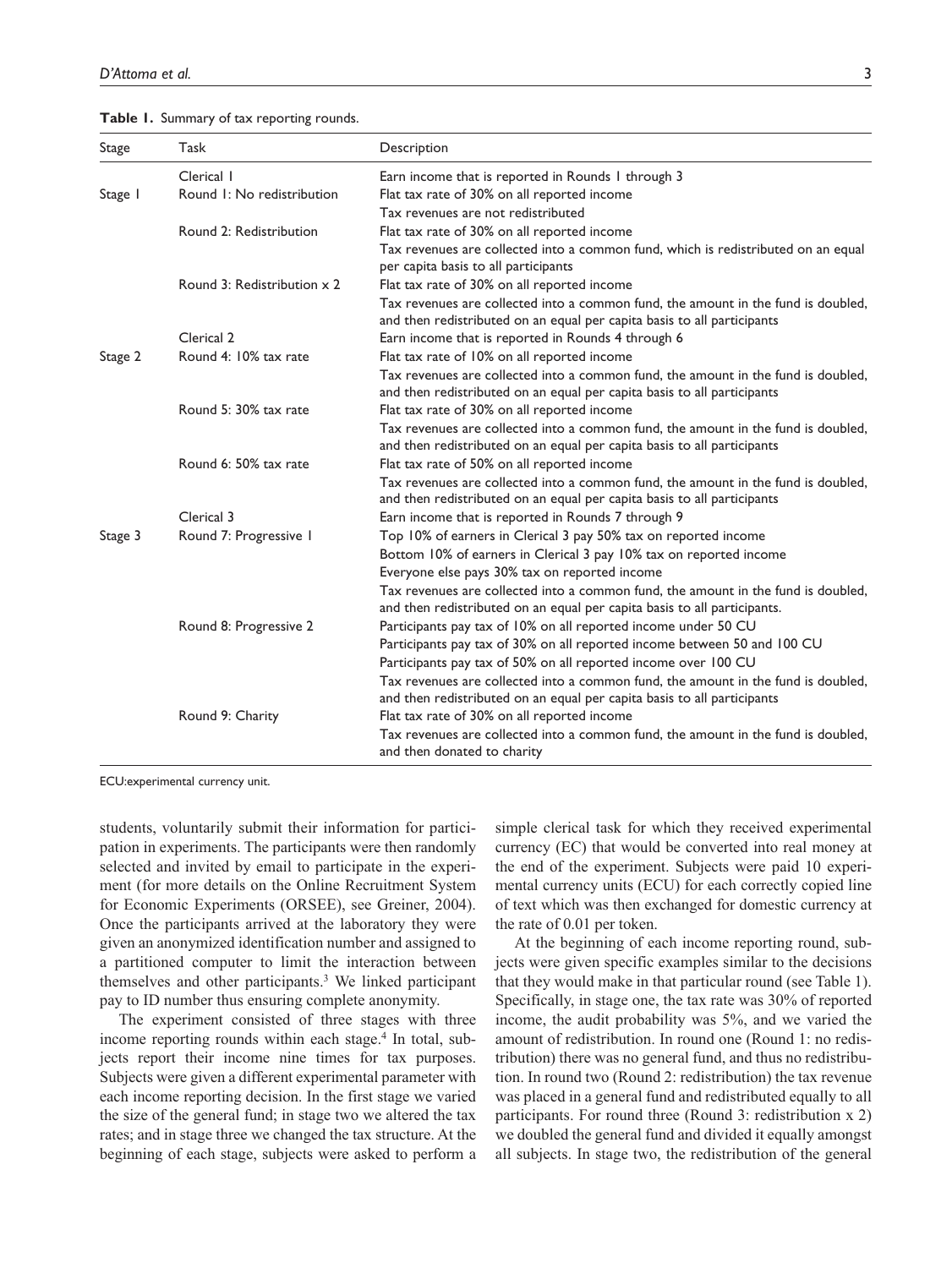| Variable                        | N      | Mean     | SD     | Min       | Max    |
|---------------------------------|--------|----------|--------|-----------|--------|
| Y (Fraction of reported income  | 12,497 | 0.623    | 0.432  | 0         |        |
| for each subject in each round) |        |          |        |           |        |
| Italy                           | 12,512 | 0.198    | 0.399  | 0         |        |
| UK                              | 12,512 | 0.230    | 0.421  | $\Omega$  |        |
| US.                             | 12,512 | 0.362    | 0.481  | $\Omega$  |        |
| Sweden                          | 12,512 | 0.209    | 0.407  | 0         |        |
| Female                          | 12,344 | 0.496    | 0.500  | 0         |        |
| Standardized risk               | 12,240 | $-0.004$ | 0.998  | $-2.171$  | 1.851  |
| Economics major                 | 12,208 | 0.205    | 0.404  | $\Omega$  |        |
| Employed                        | 12,328 | 0.384    | 0.486  | $\Omega$  |        |
| Past-participation              | 12,328 | 0.715    | 0.451  | $\Omega$  |        |
| Standardized income             | 12,512 | $-0.001$ | 0.999  | $-3.179$  | 5.189  |
| <b>Trust in Government</b>      | 12,336 | $-0.001$ | 0.569  | $-1.67$   | 2.119  |
| Duty to Pay                     | 12,336 | 0.002    | 0.584  | $-2.866$  | 1.222  |
| Pro-redistribution              | 12,336 | $-0.006$ | 0.619  | $-2.719$  | 1.605  |
| SVO angle                       | 12,512 | 21.964   | 14.959 | $-16.260$ | 61.389 |
| Father's country of birth       | 12,512 | 0.566    | 0.496  | 0         |        |

Mother's country of birth 12,512 0.696 0.460 0 1

**Table 2.** Summary statistics.

SVO: social value orientation.

fund remained constant, there was still a 5% chance of being audited, but we varied the tax rates in each round. In round four (Round 4: 10% tax rate) there was a 10% flat tax; for round five (Round 5: 30% tax rate) there was a 30% flat tax; and in round six (Round 6: 50% tax rate) there was a 50% flat tax. Lastly, in stage three the redistribution and audit rate remained constant, while we adjusted the tax structure. In round seven (Round 7: progressive 1) the top 10% of declared incomes payed a 50% tax rate; the bottom 10% of declared incomes payed a 10% tax rate; and everyone else payed a 30% rate. In round eight (round 8: progressive 2), all income over 100 ECU was taxed at a 50% rate; income between 50 and 100 ECU was taxed at a 30% rate; and all income below 50 ECU was taxed at a 10% rate.5

At the end of the tax compliance experiment, participants were asked to participate in a simple iterated dictator game designed by Ryan Murphy and Kurt Ackermann (2011) to assess one's level of prosociality. Once all experiments were complete, we asked the subjects to complete a fifteen-minute survey regarding certain demographic and attitudinal characteristics.

Altogether there were a total of 1564 subjects: 311 (Italy), 360 (UK), 566 (US), and 327 (Sweden). In our pool 50% were female, 38% were employed, and 21% were economics majors. The vast majority, 72%, of our subjects had participated in experiments before (see Table 2).

## **Methods and results**

Given the literature and common expectations about the differences observed between men and women's behavior we draw the hypotheses:

H1: Tax compliance among women will be higher than men across rounds.

H2: The differences observed between men and women's responses should be smaller in countries that have achieved greater levels of legal and social equality.

First, we are interested in whether females comply more than males across countries and rounds. Figure 1 demonstrates prima facie evidence suggesting women are more compliant than men across countries. From Figure 2, we can observe that there are large gender differences across treatments. Although it is not the central component of this study, it should be noted, however, that the gender gap does vary between decisions. The gender gap decreases, for example, when we increase the return on the public good. Similarly, the gender gap increases when we increase tax rates. In Italy and Sweden, these differences are mainly being driven by changes in men's behavior. More specifically, men are more responsive to the incentives in each decision in Sweden and Italy, than in the US. Moreover, whereas women tend to respond less to the experimental treatment in Sweden and Italy, in the UK and US women are only slightly less reponsive to the treatment. For a more thorough analysis of the effects of specific treatments on gender in each country see Bruner et al. (2017).

We now examine how gender differences affect tax compliance within and across countries. We treat tax reporting as a single variable with distinctive values for subject and experimental period. We perform a series of Ordinary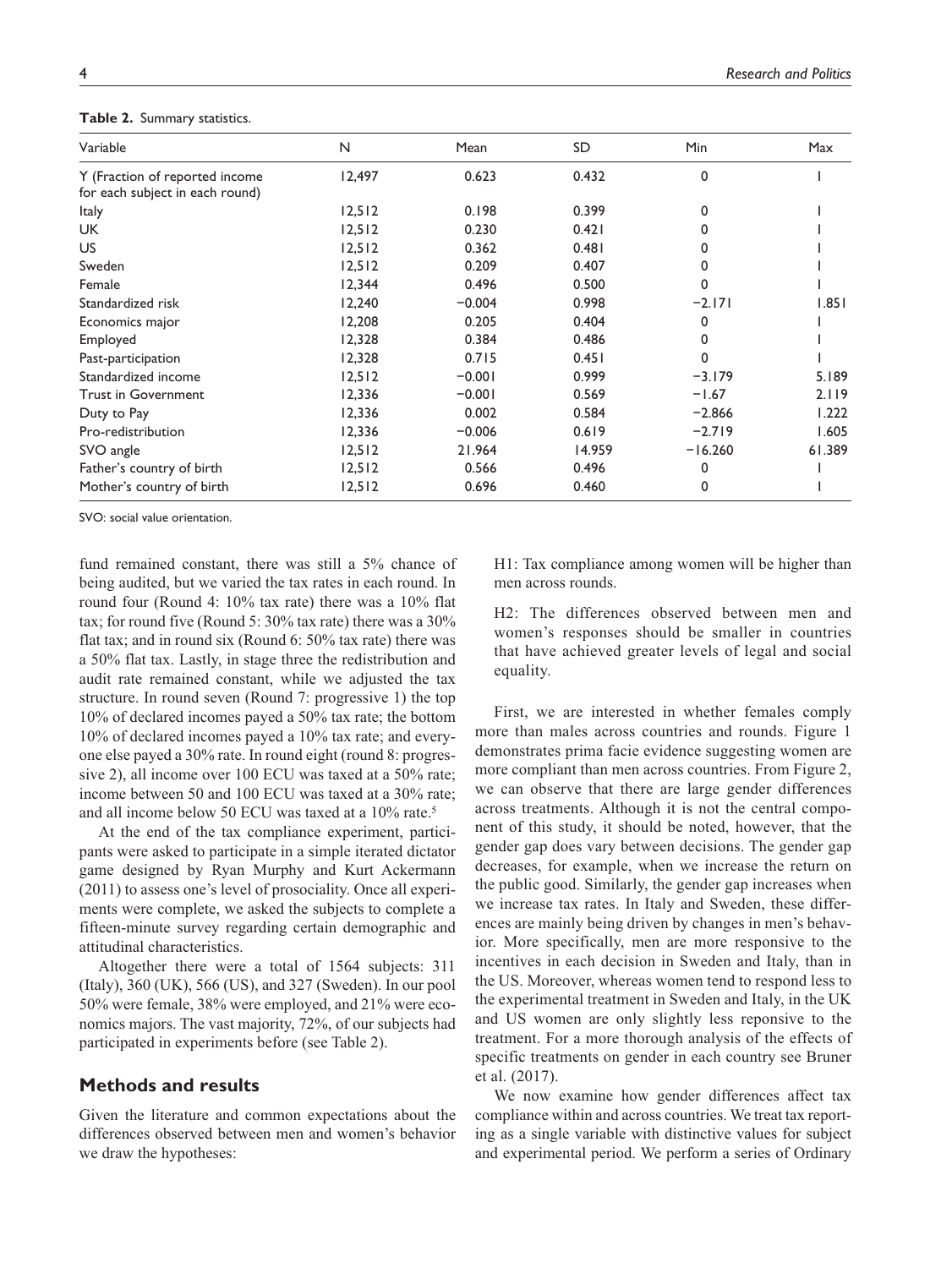Least Squares (OLS) analyses represented by the following equation:

#### OLS Regression

$$
Y_{ij} = \alpha + \beta_1 female_i + \beta_2 Sweden_i + \beta_3 Sweden_i *\nfemale + \beta_4 UK_i + \beta_5 UK * female_i + \beta_6 Italy_i +\n\beta_7 Italy * female_i + \Theta X_i + \epsilon_{ij}
$$

where:

| $Y_{ij}$                            |     | the fraction of reported income by each<br>participant i in each decision round j |
|-------------------------------------|-----|-----------------------------------------------------------------------------------|
| Female,                             |     | dummy variable for female subjects                                                |
| Sweden,                             |     | country dummy for participants who                                                |
|                                     |     | participated in the experiment in Sweden                                          |
| Sweden*female,                      |     | country interaction term for Sweden                                               |
| UK,                                 | =   | country dummy for participants in the UK                                          |
| $UK*female_i$                       |     | country interaction term for UK                                                   |
| Italy,                              | =   | dummy variable for participants in Italy                                          |
| Italy*female,                       |     | country interaction term for Italy                                                |
| X                                   | $=$ | vector of individual characteristics                                              |
| $\mathsf{E}_{\mathsf{i}\mathsf{j}}$ |     | individual-specific error term, clustered at                                      |
|                                     |     | the individual level                                                              |



**Figure 1.** Average compliance rate by gender.

In Table 3 we present the results of our OLS analyses. Economics is a dummy variable for economics majors, and risk is an individual risk assessment measure. Pastparticipation is a dummy variable for whether participants have participated in experiments in the past, and employed is a variable for whether the subjects are employed. Each of these variables was taken from our attitudinal survey, completed at the end of the experiment. Income (standardized) is participants' income in the first eight rounds. Proredistribution, duty to pay, and trust are factors produced from an orthogonal rotated principal components factor analysis, also from the attitudinal survey (for more details about the factor analysis, see Pampel et al., 2017). Pro-redistribution

is a factor with self-placement on a left-right scale as the key component. Duty represents participants' sense of responsibility to the state, such as the extent to which cheating on one's taxes, cheating on government benefits, and not paying taxes for a variety of reasons are justifiable. Trust characterizes participants' level of confidence in government. SVO angle is measured from an iterated dictator game in which one person is asked to allocate their endowment to an unknown partner in the room as a test of altruism (for measurement of the SVO see Murphy and Ackerman (2011). Native-born mother and father are variables which control for the birthplace of the subjects' parents. Finally, we control for each individual reporting round.

In column 1 of Table 3, we estimate the effect of gender on tax compliance in our pooled-country dataset with a host of control variables. We determine that being female is statistically significant and positively correlated with tax compliance, generating a large effect. Economics majors, past-participation, and risk are all negatively correlated with tax compliance, whereas pro-redistribution, duty to pay, and SVO are all positive. In columns 2 to 5, we estimate the effect of gender on tax compliance in each individual country. The effects of our control variables do depend slightly on the country context, but the effect of being female is robust in each individual country. We determine that the effect of being female on tax compliance ranges from an 11%increase in the US to a 20% increase in Sweden, all else being equal.

Amongst our subjects we find moderate support for the idea that women are slightly more risk averse than men, but still we find that being female remains highly correlated with tax compliance even when controlling for risk acceptance, meaning that risk acceptance is not the variable driving these gender differences. The effect does soften some, but maintains a large effect on tax compliance. This result is especially important, because it establishes that women are profoundly more compliant even when their degree of risk acceptance is kept at an identical degree to their male cohorts. Confirming previous literature, risk acceptance is also negatively correlated with tax compliance. Female remains highly significant and positive, holding all else constant. In column 6, we are mainly interested in the interaction terms to examine the gender tax gap between countries, with the US as our baseline case. Here the results are unexpected: the gender tax gap in the US is significantly smaller than in Sweden at the .001 level. The gender tax gap is also significantly smaller in the US than in Italy and the UK, although the significance is weak.

Finally, in column 7, we examine our full model. Economics majors, income, willingness to accept risk, and past-participation are all statistically significant. The effect of participating in experiments in the past has a large effect, decreasing tax compliance by approximately 8% when holding all other variables at their mean. Moreover, our attitudinal variables such as support for the welfare state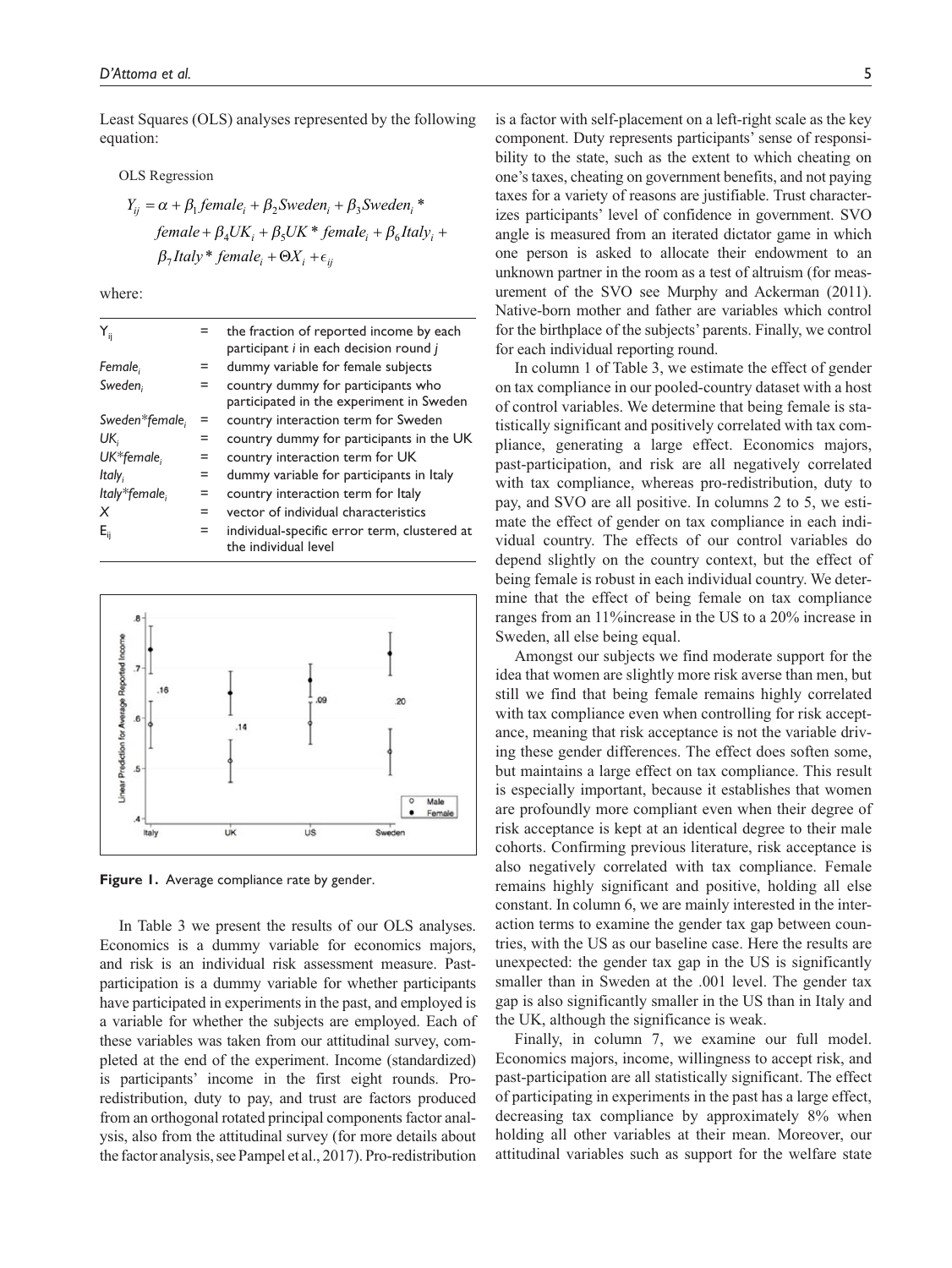

**Figure 2.** Average compliance rate by gender.

Stage 1: Variation in the level of redistribution; Stage 2: Variation in the tax rate; Stage 3: Variation in the tax structure. Within each stage there were three experimental treatments (see Table 1).

and duty to pay taxes are also statistically significant. Trust in authority is significant, but not in the expected direction. This could largely be due to the relatively small variation across countries in tax compliance, combined with significant variation in trust in government. Swedes, for example, demonstrate high trust, whereas Italians demonstrate low trust. Furthermore, having native-born parents has no effect on our model.<sup>6</sup>

Against our expectations, we discover that Sweden, a country which has achieved one of the highest levels of gender equality in the world, demonstrates the largest tax compliance gap, and that gap is statistically greater than the US, the country with the largest level of gender inequality, according to the gender inequality index.7 In fact, Sweden is the only country with a gender gap that is significantly larger than the gap in the US. Figure 3 displays the predicted probabilities from column 7 of Table 3 for the compliance rate by gender in each country. What stands out from the figure is the fact that the gender gap is quite large in all countries, but especially large in Sweden, the UK, and Italy.



**Figure 3.** Predicted probabilities for the compliance rate.

## **Robustness checks**

In this section we examine the robustness of our results. Specifically, we are concerned with whether our results are robust to treatment order. We ran an additional six sessions in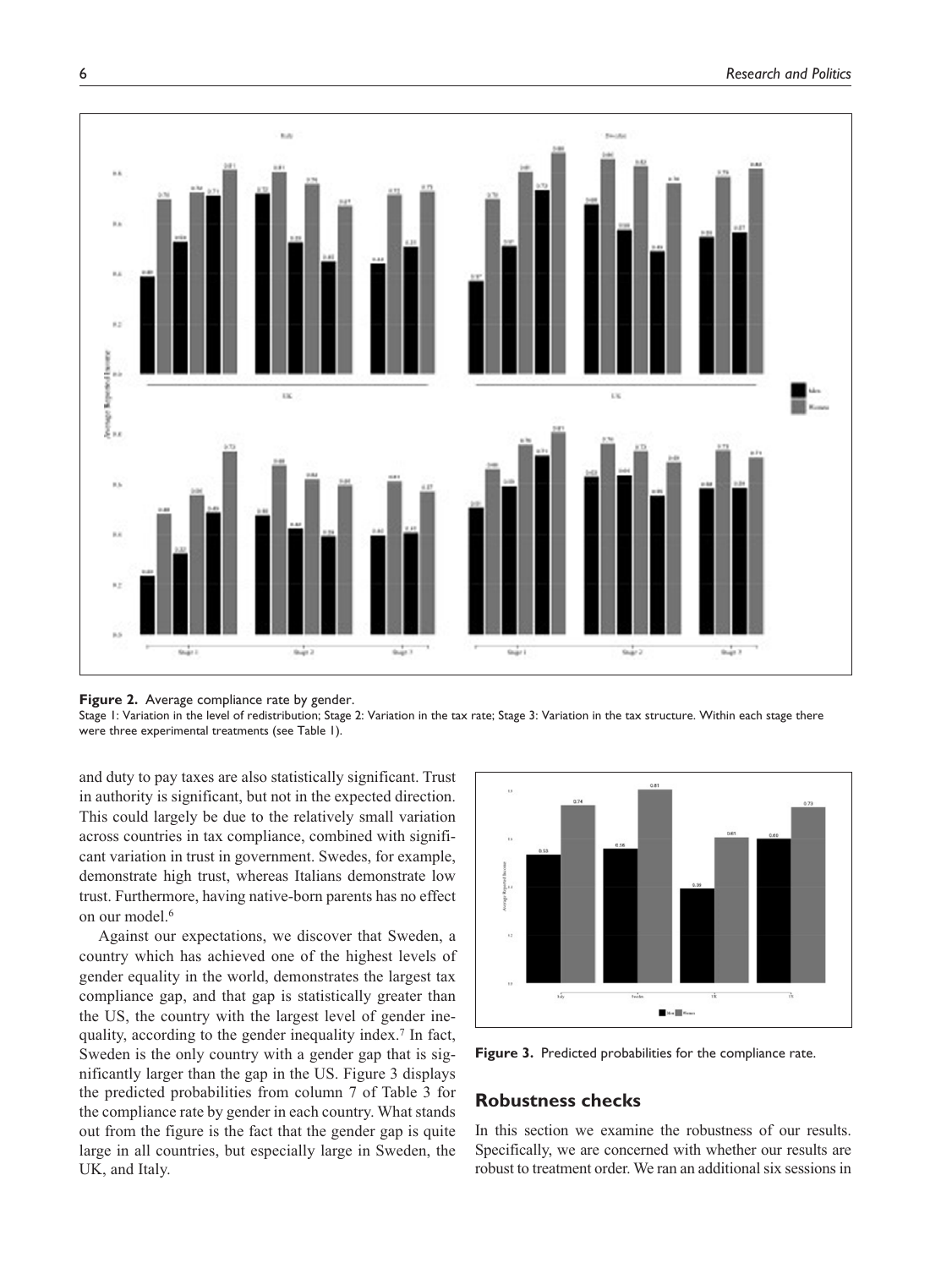**Table 3.** Ordinary least squares regression for average compliance rate.

| Variables             | Pooled                | Italy                 | <b>UK</b>             | US                    | Sweden                | Interactions          | <b>Full Model</b>     |
|-----------------------|-----------------------|-----------------------|-----------------------|-----------------------|-----------------------|-----------------------|-----------------------|
| Female                | $0.133***$            | $0.150^{*}$           | $0.124***$            | $0.092***$            | $0.188***$            | $0.131***$            | $0.086***$            |
|                       | (0.016)               | (0.033)               | (0.033)               | (0.027)               | (0.032)               | (0.028)               | (0.027)               |
| <b>Italy</b>          | 0.031                 |                       |                       |                       |                       | $-0.066*$             | $-0.003$              |
|                       | (0.024)               |                       |                       |                       |                       | (0.034)               | (0.033)               |
| UK                    | $-0.050**$            |                       |                       |                       |                       | $-0.208***$           | $-0.077**$            |
|                       | (0.022)               |                       |                       |                       |                       | (0.033)               | (0.031)               |
| Sweden                | $-0.006$<br>(0.026)   |                       |                       |                       |                       | $-0.041$<br>(0.035)   | $-0.060*$<br>(0.034)  |
| Economics major       | $-0.052**$            | $-0.050$              | $-0.078**$            | $-0.023$              | $-0.027$              |                       | $-0.052**$            |
|                       | (0.021)               | (0.035)               | (0.040)               | (0.047)               | (0.047)               |                       | (0.021)               |
| Risk (standardized)   | $-0.045***$           | $-0.034**$            | $-0.068$ **           | $-0.046***$           | $-0.033*$             |                       | $-0.045***$           |
|                       | (0.008)               | (0.017)               | (0.018)               | (0.013)               | (0.018)               |                       | (0.008)               |
| Income (standardized) | $-0.031***$           | $-0.013$              | $-0.065***$           | $-0.021$              | $-0.027$              |                       | $-0.031***$           |
|                       | (0.008)               | (0.015)               | (0.015)               | (0.014)               | (0.020)               |                       | (0.008)               |
| Past-participation    | $-0.077***$           | $-0.039$              | $-0.128***$           | $-0.078***$           | $-0.047$              |                       | $-0.076***$           |
|                       | (0.016)               | (0.043)               | (0.037)               | (0.025)               | (0.036)               |                       | (0.016)               |
| Employed              | 0.007                 | 0.023                 | 0.020                 | $-0.005$              | $-0.013$              |                       | 0.008                 |
|                       | (0.016)               | (0.041)               | (0.034)               | (0.025)               | (0.030)               |                       | (0.016)               |
| Pro-redistribution    | $0.045***$            | 0.029                 | 0.036                 | 0.015                 | $0.090***$            |                       | $0.045***$            |
|                       | (0.014)<br>$0.070***$ | (0.033)<br>$0.115***$ | (0.032)<br>$0.078**$  | (0.024)<br>0.032      | (0.031)<br>$0.077**$  |                       | (0.014)<br>$0.070***$ |
| Duty to pay           | (0.015)               | (0.032)               | (0.031)               | (0.025)               | (0.034)               |                       | (0.015)               |
| Trust in government   | $-0.044***$           | $-0.062*$             | $-0.032$              | $-0.059**$            | $-0.043$              |                       | $-0.046***$           |
|                       | (0.015)               | (0.031)               | (0.033)               | (0.027)               | (0.035)               |                       | (0.016)               |
| SVO angle             | $0.007***$            | $0.006***$            | $0.007***$            | $0.007***$            | 0.009***              |                       | $0.007***$            |
|                       | (0.001)               | (0.001)               | (0.001)               | (0.001)               | (0.001)               |                       | (0.001)               |
| Father's birth place  | 0.002                 | 0.028                 | $-0.034$              | $-0.001$              | $-0.010$              |                       | $-0.001$              |
|                       | (0.022)               | (0.054)               | (0.039)               | (0.041)               | (0.054)               |                       | (0.021)               |
| Mother's birth place  | $-0.015$              | $-0.084$              | 0.008                 | 0.029                 | $-0.058*$             |                       | $-0.011$              |
|                       | (0.020)               | (0.063)               | (0.037)               | (0.042)               | (0.033)               |                       | (0.020)               |
| Redistribution        | $0.097***$            | $0.085***$            | $0.083***$            | $0.093***$            | $0.130***$            | $0.096***$            | $0.097***$            |
|                       | (0.010)               | (0.023)               | (0.019)               | (0.017)               | (0.022)               | (0.010)               | (0.010)               |
| Redistribution x 2    | 0.229***              | $0.228***$            | $0.259***$            | $0.173***$            | $0.288***$            | $0.226***$            | 0.229***              |
|                       | (0.011)<br>$0.206***$ | (0.025)<br>$0.236***$ | (0.024)<br>$0.258***$ | (0.018)<br>$0.120***$ | (0.024)<br>$0.259***$ | (0.011)<br>$0.189***$ | (0.011)<br>$0.205***$ |
| 10% Tax               | (0.012)               | (0.026)               | (0.026)               | (0.021)               | (0.028)               | (0.012)               | (0.012)               |
| 30% Tax               | $0.146***$            | $0.105***$            | $0.201***$            | $0.106***$            | $0.188***$            | $0.130***$            | $0.146***$            |
|                       | (0.011)               | (0.023)               | (0.023)               | (0.018)               | (0.026)               | (0.010)               | (0.011)               |
| 50% Tax               | $0.083***$            | 0.022                 | $0.169***$            | $0.046**$             | $0.106***$            | $0.069***$            | $0.083***$            |
|                       | (0.012)               | (0.025)               | (0.024)               | (0.020)               | (0.025)               | (0.011)               | (0.012)               |
| Progressive I         | $0.114$ **            | $0.037*$              | $0.188***$            | $0.085***$            | $0.153***$            | $0.098***$            | $0.114^{*+1}$         |
|                       | (0.011)               | (0.022)               | (0.022)               | (0.019)               | (0.027)               | (0.010)               | (0.011)               |
| Progressive 2         | $0.120***$            | $0.082***$            | $0.176***$            | $0.069***$            | 0.179***              | $0.103***$            | $0.120***$            |
|                       | (0.011)               | (0.023)               | (0.021)               | (0.018)               | (0.025)               | (0.010)               | (0.011)               |
| Female * Italy        |                       |                       |                       |                       |                       | $0.082*$              | 0.049                 |
|                       |                       |                       |                       |                       |                       | (0.045)               | (0.040)               |
| Female * UK           |                       |                       |                       |                       |                       | $0.075*$              | 0.062                 |
|                       |                       |                       |                       |                       |                       | (0.045)               | (0.042)               |
| Female * Sweden       |                       |                       |                       |                       |                       | $0.116***$            | $0.107***$            |
| Constant              | $0.355***$            | 0.420***              | $0.337$ **            | $0.393***$            | $0.247***$            | (0.044)<br>0.486***   | (0.040)<br>0.379***   |
|                       |                       |                       |                       |                       |                       |                       |                       |
|                       | (0.030)               | (0.070)               | (0.052)               | (0.044)               | (0.061)               | (0.024)               | (0.032)               |
| N                     | 1849                  | 2352                  | 2760                  | 4172                  | 2565                  | 12129                 | 1849                  |
| r2                    | 0.212                 | 0.199                 | 0.243                 | 0.136                 | 0.272                 | 0.104                 | 0.215                 |
|                       |                       |                       |                       |                       |                       |                       |                       |

SVO: social value orientation.

Robust standard errors in parentheses.

\*\*\*p<0.01, \*\*p<0.05, \*p<0.1.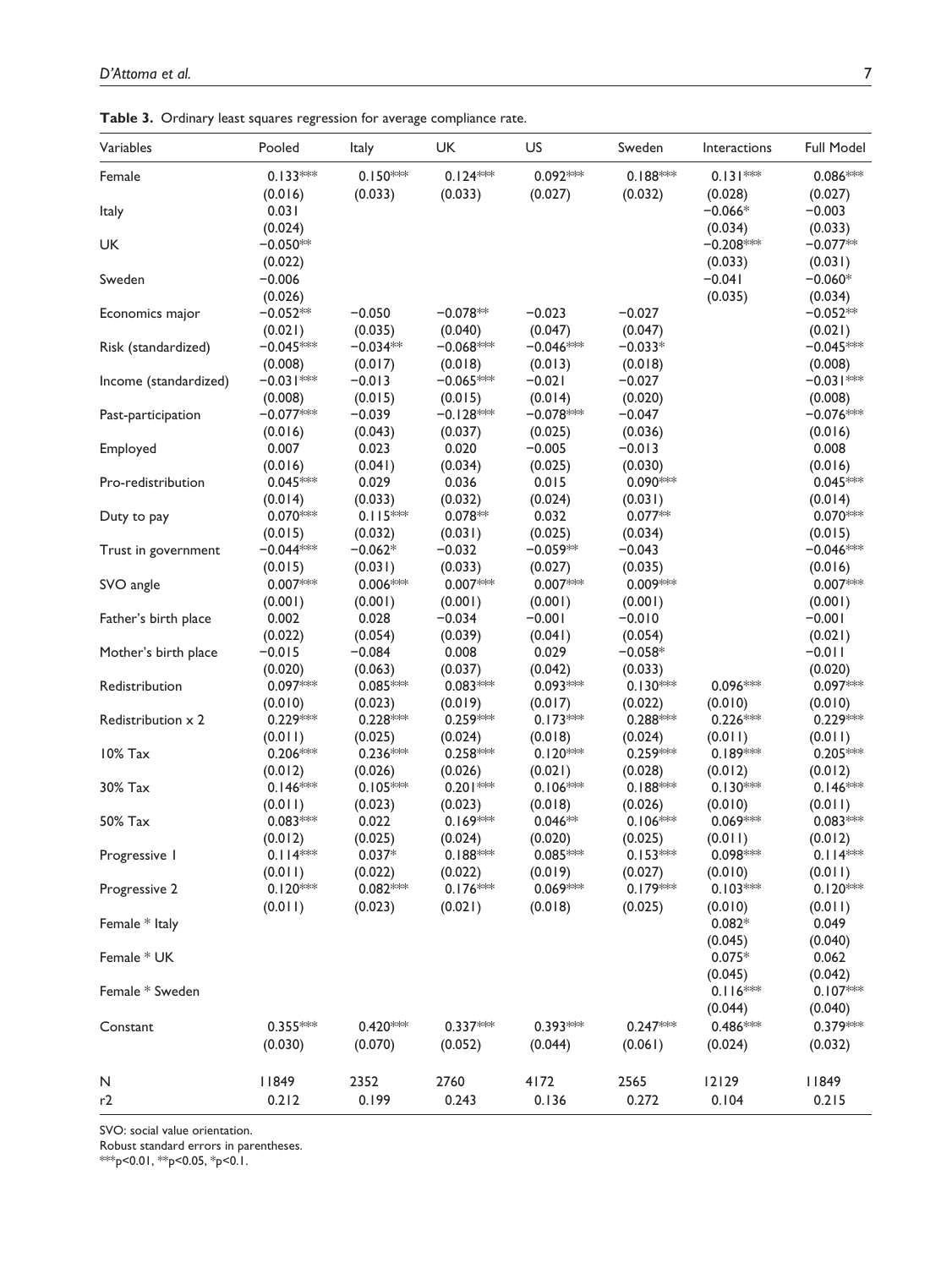|         | Gender      | 2x<br><b>Redistribution</b> |             | Single<br><b>Distribution</b> |             | No<br>Redistribution | Means Test        |
|---------|-------------|-----------------------------|-------------|-------------------------------|-------------|----------------------|-------------------|
| Stage I |             |                             | $-3.46***$  |                               | $-3.073***$ |                      | $-2.839***$       |
|         | Male (54)   | 0.6                         |             | 0.63                          |             | 0.549                |                   |
|         | Female (66) | 0.833                       |             | 0.83                          |             | 0.746                |                   |
|         | Gender      | <b>50% Tax</b>              |             | 30% Tax                       |             | $10%$ Tax            | <b>Means test</b> |
| Stage 2 | Male        | 0.61                        | $-4.226***$ | 0.655                         | $-3.125***$ | 0.747                | $-1.540$          |
|         | Female      | .87                         |             | 0.848                         |             | 0.843                |                   |
|         | Gender      | <b>Progressive I</b>        |             | <b>Progressive 2</b>          |             | <b>Charity</b>       | <b>Means</b> test |
| Stage 3 | Male        | 0.657                       | $-2.553***$ | 0.7                           | $-2.618***$ | 0.616                | $-4.388***$       |
|         | Female      | 0.84                        |             | 0.86                          |             | 0.892                |                   |

**Table 4.** Difference in means t-test for gender by round in treatment order B.

Notes: The t-test for equal is reported in the third, fifth, and seventh column with statistical significance indicated by asterisks: \*\*\* indicates the difference is significant at the 1% level.

Italy varying the treatments. First, we ran a series of difference in means t-tests in each round to test if there are gender differences in compliance in each round for treatment order B (see Table 4). The difference in means t-test suggests that there are significant differences between men and women in each round, with the exception of the 10% tax rate round.

Finally, we estimated an OLS with clustered standard errors and dummy variables for rounds 2 through 8 (see Table 5). The coefficients for the dummy variables show the increase or decrease in compliance relative to the first round, which serves as the reference. Indeed, we still uncover a large gender gap on average in treatment order B.

## **Discussion and conclusion**

The first and obvious result drawn from this experiment is that women behave differently from men in all conditions and in all countries studied here. Interestingly, the "gender gap" differs greatly between the US and Sweden, and in a direction that was completely unexpected when embarking on this research. Whereas we expected the gender gap to be substantially smaller in more gender egalitarian countries, we find instead that gender is a powerful and robust variable across societies.

Although gender differences in tax compliance have been reported in previous articles (see more recently in Brockman et al., 2016), these works generally treat gender as a residual predictor. The present study demonstrates clearly and systematically why this is a major omission: gender is strongly associated with an individual's tax behavior, when controlling for institutional, cultural, and social factors. Our experiments show substantial gender variation in tax compliance across the four countries, given varying levels of social and legal gender equality.

Indeed, the original assumption that gender differences should be substantially minimized in more gender neutral societies assumed a temporal connection between norms, institutions and behavior that may be unrealistic. Norms are

|  |  |  |  | Table 5. Regression analysis for compliance in treatment B. |
|--|--|--|--|-------------------------------------------------------------|
|--|--|--|--|-------------------------------------------------------------|

| Variables           | Model I     |
|---------------------|-------------|
| Female              | $0.186***$  |
|                     | (0.051)     |
| Econ major          | $-0.066$    |
|                     | (0.076)     |
| <b>Risk</b>         | $-0.003$    |
|                     | (0.012)     |
| Income              | $-0.001$    |
|                     | (0.002)     |
| Past-participation  | $-0.150$ ** |
|                     | (0.057)     |
| Employed            | $-0.076$    |
|                     | (0.060)     |
| Pro-redistribution  | $-0.095$    |
|                     | (0.058)     |
| Duty to pay         | $-0.050$    |
|                     | (0.042)     |
| Trust in government | $-0.016$    |
|                     | (0.051)     |
| Redistribution      | 0.020       |
|                     | (0.030)     |
| Redistribution x 2  | $-0.072*$   |
|                     | (0.038)     |
| <b>10% Tax</b>      | 0.021       |
|                     | (0.033)     |
| 30% Tax             | 0.037       |
|                     | (0.032)     |
| 50% Tax             | 0.079**     |
|                     | (0.040)     |
| Progressive I       | 0.043       |
|                     | (0.038)     |
| Progressive 2       | $0.074**$   |
|                     | (0.033)     |
| Constant            | $0.873***$  |
|                     | (0.165)     |
| N                   | 800         |
| r2                  | 0.170       |

Robust standard errors in parentheses.

\*\*\*p<0.01, \*\*p<0.05, \*p<0.1.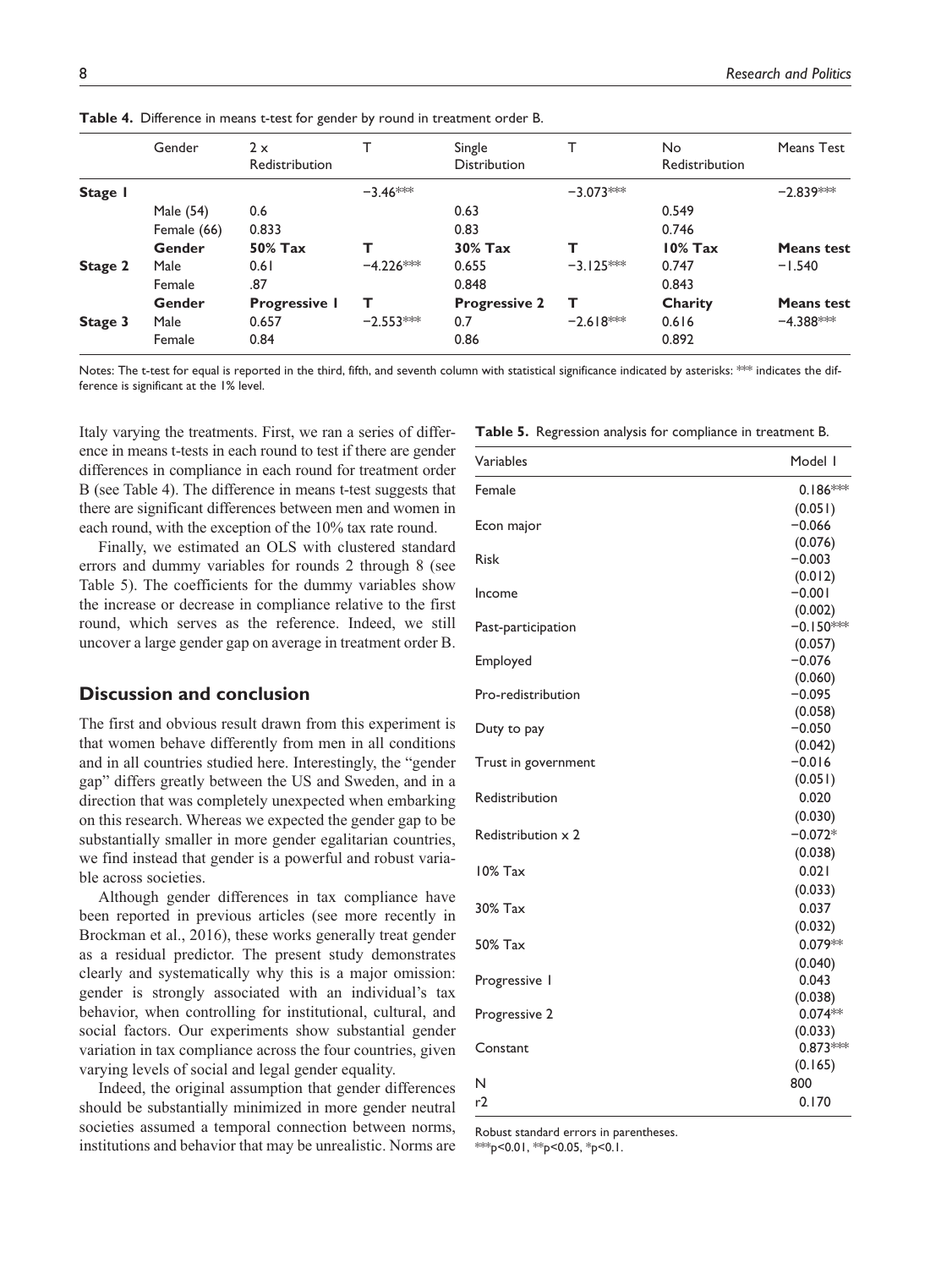sticky. This, we believe, can help explain why what Preece calls "gendered psyches" continue to have strong effects on behavior that may not correspond immediately to recently effected institutional changes. As Inglehart and Norris (2003: 79) noted "structural developments lead to, and interact with, cultural shifts that tend to reshape political values." Thus, we should not be so surprised to see that behavioral change lags behind the institutional change.

Our findings thus call into question the liberal assumption that given equal conditions, individuals behave in the same ways. Instead, our research demonstrates, even where structural reforms have actively targeted and effectively reduced legal and formal gender gaps, the behavioral differences between males and females persist. We find only weak evidence of intrinsic behavioral differences, such as attitudes towards risk, and as such our study strengthens the argument on variation in gendered perceptions (Fox and Lawless, 2011; Lawless and Fox, 2010.

In sum, our study uncovers significant gender variation in tax compliance across tax conditions and countries. Furthermore, this study makes the claim that albeit more social and legal gender equality, large behavioral differences between genders still persist – even in Sweden. The results do leave room for alternative interpretations and require further study. We welcome and encourage scholars to utilize our data in combination with other studies to further our understanding of these behavioral differences.

#### **Acknowledgements**

We would like to thank David Bruner, Nan Zhang, Georgina Waylen, Fed Pampel, and Young-Im Lee for their helpful comments. I also thank the two anonymous referees and the editors at Research and Politics for the valuable feedback.

## **Declaration of conflicting interest**

The authors declare that there is no conflict of interest.

### **Funding**

This work was supported by the European Research Council under the European Union's Seventh Framework Programme (FP/2007-2013) (grant number 295675).

### **Supplementary materials**

All data can be downloaded from [www.willingtopay.eu.](http://www.willingtopay.eu)

#### **Notes**

- 1. The World Economic Forum Global Gender Gap rankings place the Nordic countries as some of the most gender equal countries in the world (Hausmann et al., 2009).
- 2. The experimental sites included Bologna Laboratory for Experiments in Social Sciences, Centro d'Economia Sperimentale A Roma Est, and Experimental Economics Lab of the University of Milano Bicocca in Italy; Oxford Experimental Laboratory, Experimental Economics Laboratory–Royal Holloway in London, Finance and Economics Experimental Laboratory at Exeter, and ESSEXLab at Essex in the UK;

Learning and Experimental Economics Projects at University of California–Santa Cruz, Social Science Experiments Lab at University of Colorado–Boulder, Appalachian Experimental Economics Laboratory in Boone, North Carolina, Center for Behavioral Political Economy in Stony Brook, New York, University of Hawaii Laboratory for Computer-Mediated Experiments and the Study of Culture in Honolulu, Hawaii, in the US; the Behavioural Lab in Stockholm and Behavioural and Experimental Economics in Gothenburg, Sweden.

- 3. The experiments were conducted in z-tree and a newer web-based experimental software called Bahavery (see Fischbacher, 2007).
- 4. For the purpose of this study, we chose to use only the first eight rounds of the experiments.
- 5. Round 9 was a charity round in which all tax revenue is donated to a specific charity. We have chosen not to include round 9 in the analysis, because it is not necessarily tax, but rather a donation. However, we did run preliminary analysis including the charity round, and it does not affect our results.
- 6. We ran three robustness tests on these data. We examined the intensity of evasion by gender using an ordered probit model on a variable which represents those that report 100%, a variable which measures those who evaded 100%, and another which represents those who report something in between. We also ran the above models in each individual round. First, men tend to cheat 100% significantly more than women, and women are 100% compliant significantly more than men. Furthermore, women are more likely to cheat in small amounts. We also ran the above model in each individual round, with very little change in the overall results. Finally, we ran our full model for only the first round of the data to eliminate any confound from potential learning/order effects. The main results still hold if we run the model for only round 1.
- 7. A Wald test confirms that the gender gaps between the U.K., Sweden, and Italy are insignificant.

### **Carnegie Corporation of New York Grant**

This publication was made possible (in part) by a grant from Carnegie Corporation of New York. The statements made and views expressed are solely the responsibility of the author.

## **References**

- Andrighetto G, Zhang N, Ottone S, et al. (2016) Are some countries more honest than others? Evidence from a tax compliance experiment in Sweden and Italy. *Frontiers in Psychology* 7: 472. DOI:10.3389/fpsyg.2016.00472
- Atkeson L (2003) Not all cues are created equal: The conditional impact of female candidates on political engagement. *The Journal of Politics* 65(4): 1041–61.
- Barnes T and Beaulieu E (2014) Gender stereotypes and corruption: How candidates affect perceptions of election fraud. *Politics and Gender* 10(3): 365–391.
- Brockmann H, Philipp G and Seelkopf L (2016) Happy taxation: Increasing tax compliance through positive rewards? *Journal of Public Policy* 36(3): 1–26.
- Brown-Kruse J and Hummels D (1993) Gender effects in laboratory public goods contribution: Do individuals put their money where their mouth is? *Journal of Economic Behavior and Organization* 22: 255–267.